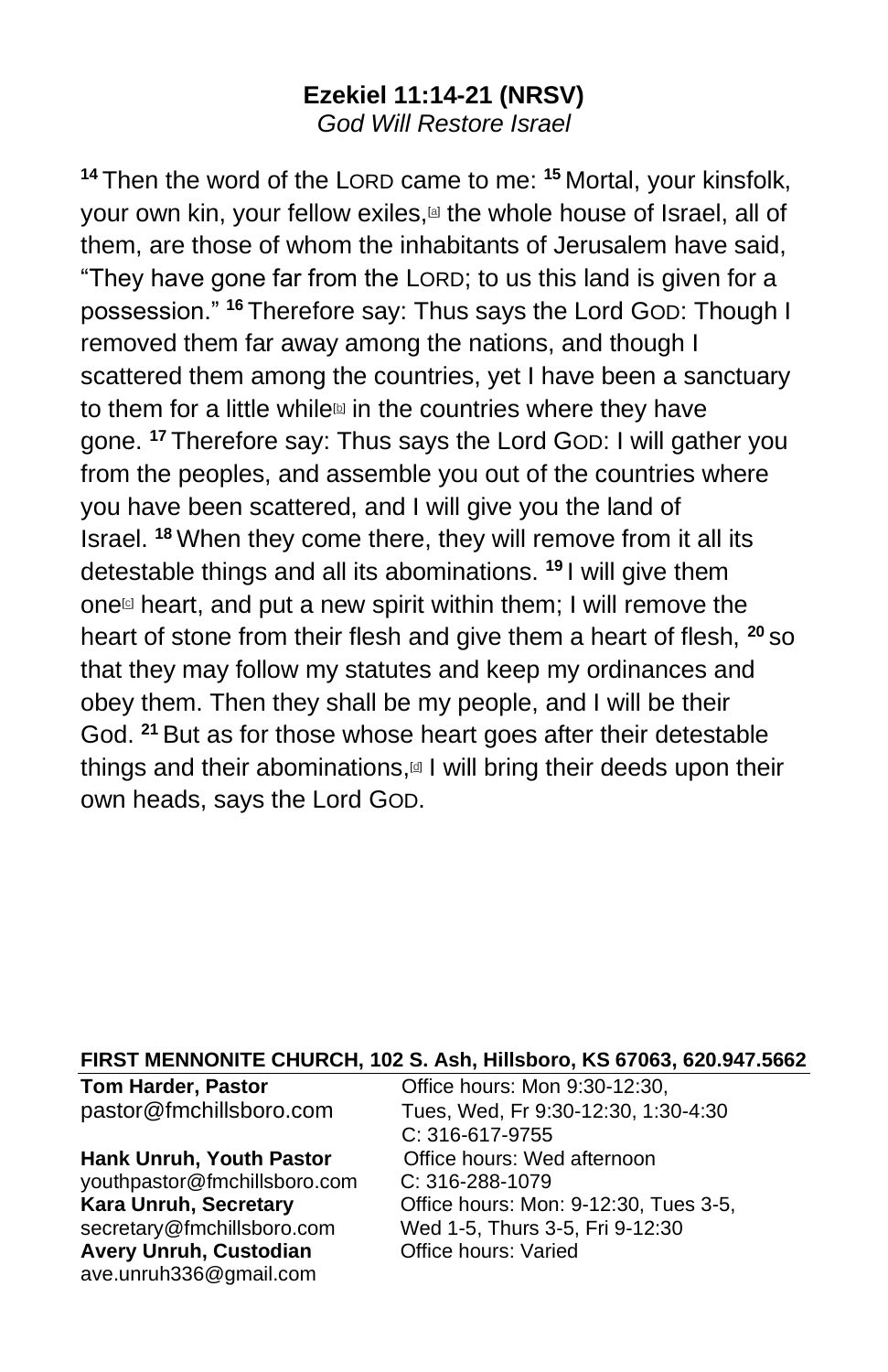

# **FIRST MENNONITE** CHURCH

 In Christ – Making Disciples through Loving Relationships.

Worship 10:30 a.m.

 **Sunday Worship October 10, 2021 Heart Condition**

### **GATHERING**

Gathering Music **Marcia Brubaker** Marcia Brubaker Welcome and Announcements **Doug Miller** Doug Miller Prelude to Worship Marcia Brubaker \*Call to Worship **Doug Miller Call** to Worship **Doug Miller** Come, all who need help! **Our help comes from God, the one who made heaven and earth.** Come, all who desire blessing! **Our blessing comes from God, the God of Abraham, the God of the ages.** Come, all who long for salvation! **Our salvation comes from Jesus Christ, the one sent by God to save the world.**

\*Hymn God Is Here among Us VT 62 Hymn Come, Thou Fount VT 563

\*Prayer **Doug Miller** 

## **SHARING**

Time for Children Time for Children Tammy Wintermote Sharing and Prayer Nadine Friesen

Prayer Song **On Silken, Soft Wings** VT 676

**LISTENING**

Scripture **Ezekiel 11:14-21** Doug Miller Message **Heart Condition** Wendell Loewen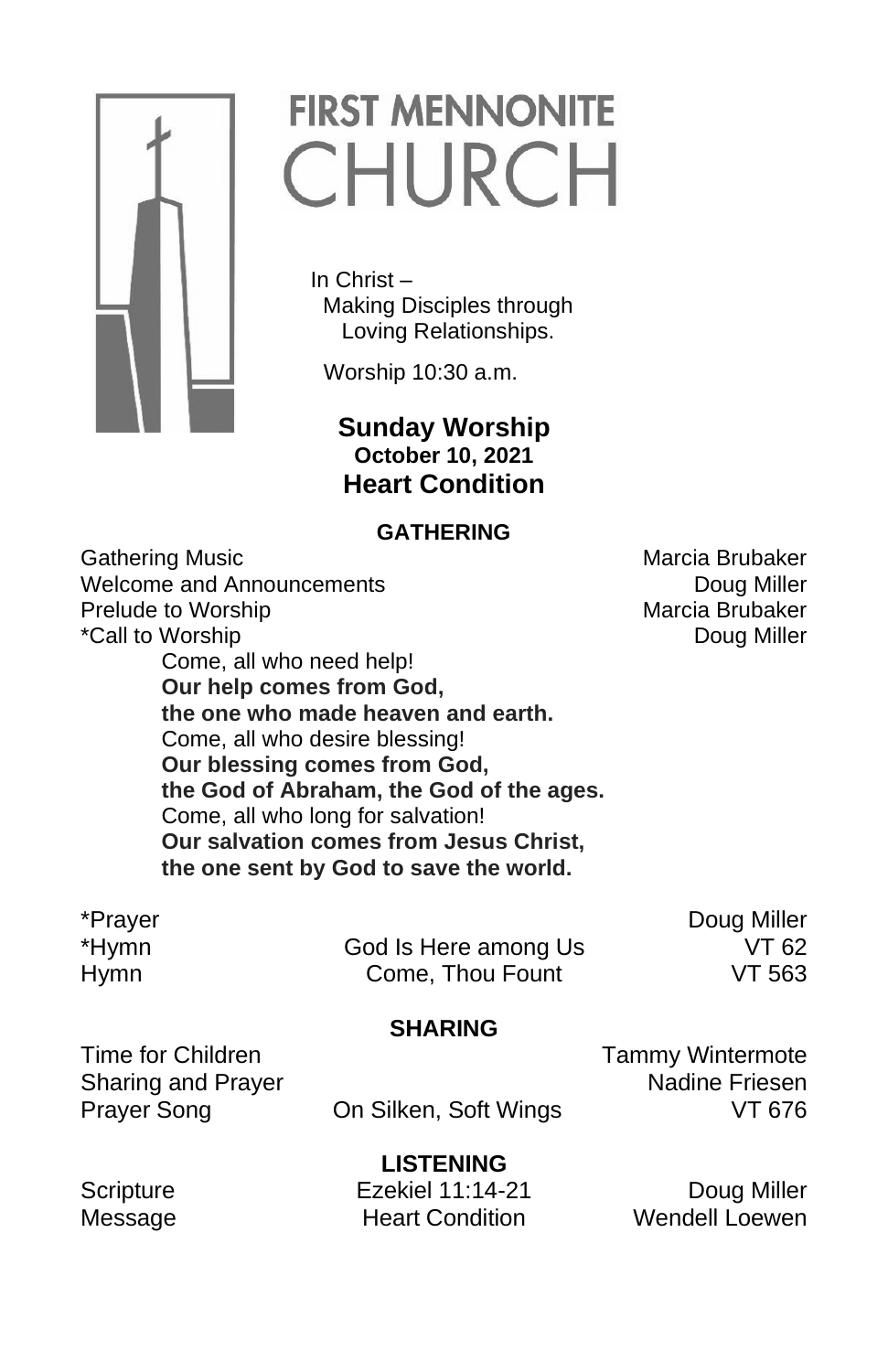Postlude **Marcia Brubaker** 

\*Hymn of Response Spirit, Open My Heart VT 636 \*Sending Hymn The Lord Lift You Up VT 832

*A WARM WELCOME TO ALL who are gathered to worship, wherever you are, and whenever you watch this service!*

### **Today's special offering will go to support MCC Meat Canning.**

**COVID-19 protocols:** The FMC Covid response team is urging the following regarding the Covid virus: 1. Masks are required when we gather indoors, 2. FMC should reduce capacity in the sanctuary and fellowship hall to 50%.

**Alive Sunday School Class Study**: The Alive Sunday school class is meeting in the chapel each Sunday morning at 9:30 a.m. This fall we are reading and discussing the book *Following Jesus in a Culture of Fear*, by Scott Bader-Saye (2d ed., 2020). Come join us!

**MCC in North Newton currently has over 800 sets of comforter tops and backs that need to be tied**, as well as kits of fabric that can be sewn into more tops. MCC's partners all around the world value these handmade comforters as useful, beautiful and tangible expressions of love. If you or your sewing group would be interested in tying or sewing for MCC, or if you have questions and are curious about how to make a comforter, please contact Kate Mast at the MCC Material Resources Center at [katemast@mcc.org,](mailto:katemast@mcc.org) or 316-283-2720.

**In the Regier Gallery in Luyken Fine Arts Center at Bethel College: "Roots and Wings: Our Gift from Mother Nature," a group exhibition by the Springdale Arts and Nature Center, Halstead, including sculpture by Beth Vannatta**, through Oct. 22. Gallery hours: 9 a.m.-5 p.m., Mon.-Fri., Sun, 2-4 p.m. *Bethel's current COVID-19 protocols require physical distancing and mask-wearing indoors regardless of vaccination status.*